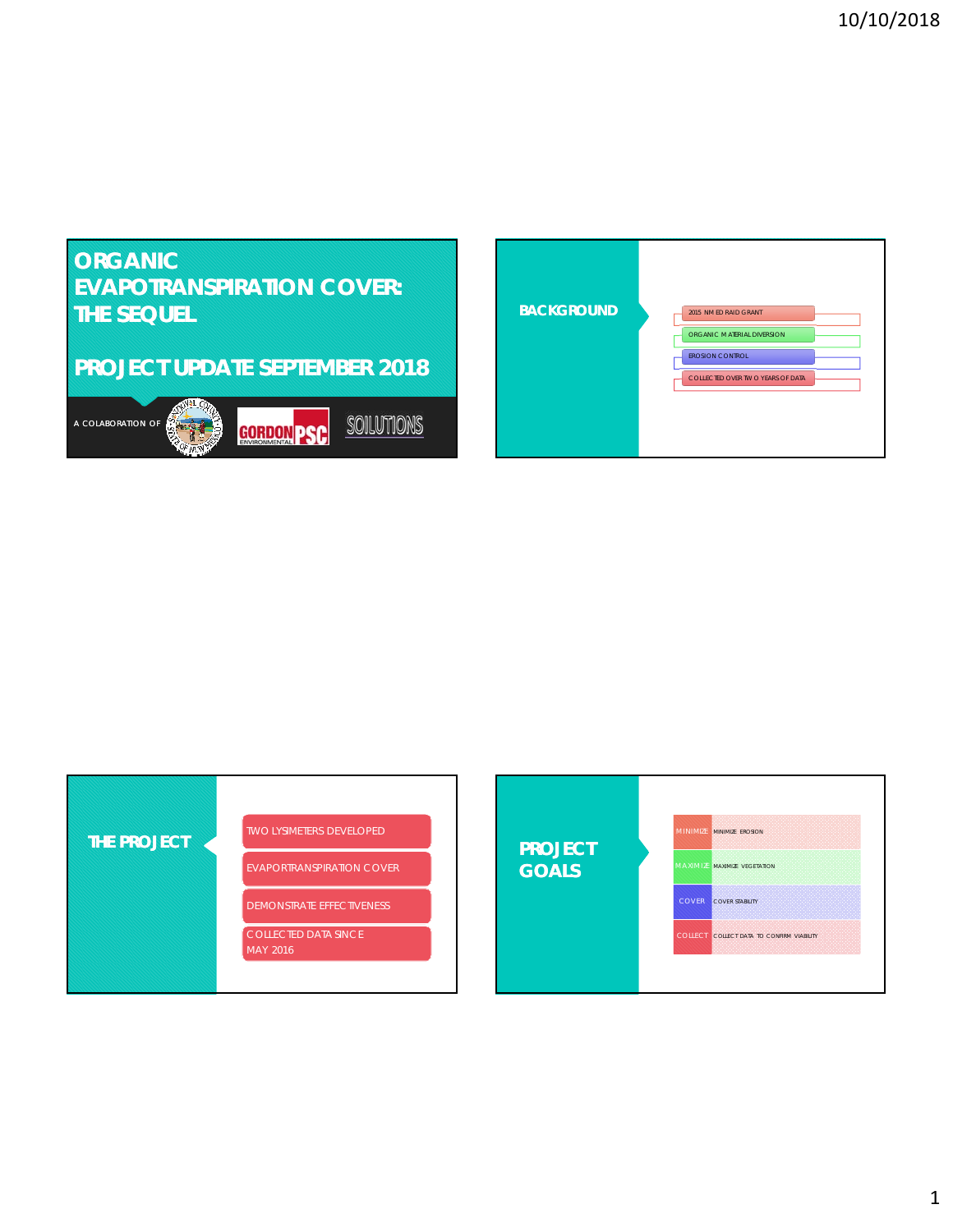#### **THE LISIMETER PADS**

**OTWO TEST PADS** O5% Top Cover 25% Side Slope **OET COVER** OORGANIC SPONGE **OINSTRUMENTATION** 



#### **EVAPOTRANSPIRATION COVER**

| <b>OEROSION/VEG LAYER</b>       |                        |
|---------------------------------|------------------------|
| OORGANIC SPONCE                 |                        |
| <b>OINFILTRATION LAYER</b>      | 32" Infiltration Lower |
| <b>OINTERMEDIATE COVER</b>      |                        |
| <b>OGEOCOMPOSITE</b>            |                        |
| <b>OFLEXIBLE MEMBRANE LINER</b> |                        |

## **ORGANIC SPONGE**

**OTRENCHED IN OORGANIC BREAK ODISRUPTS FLOW** 





**INSTRUMENTATION**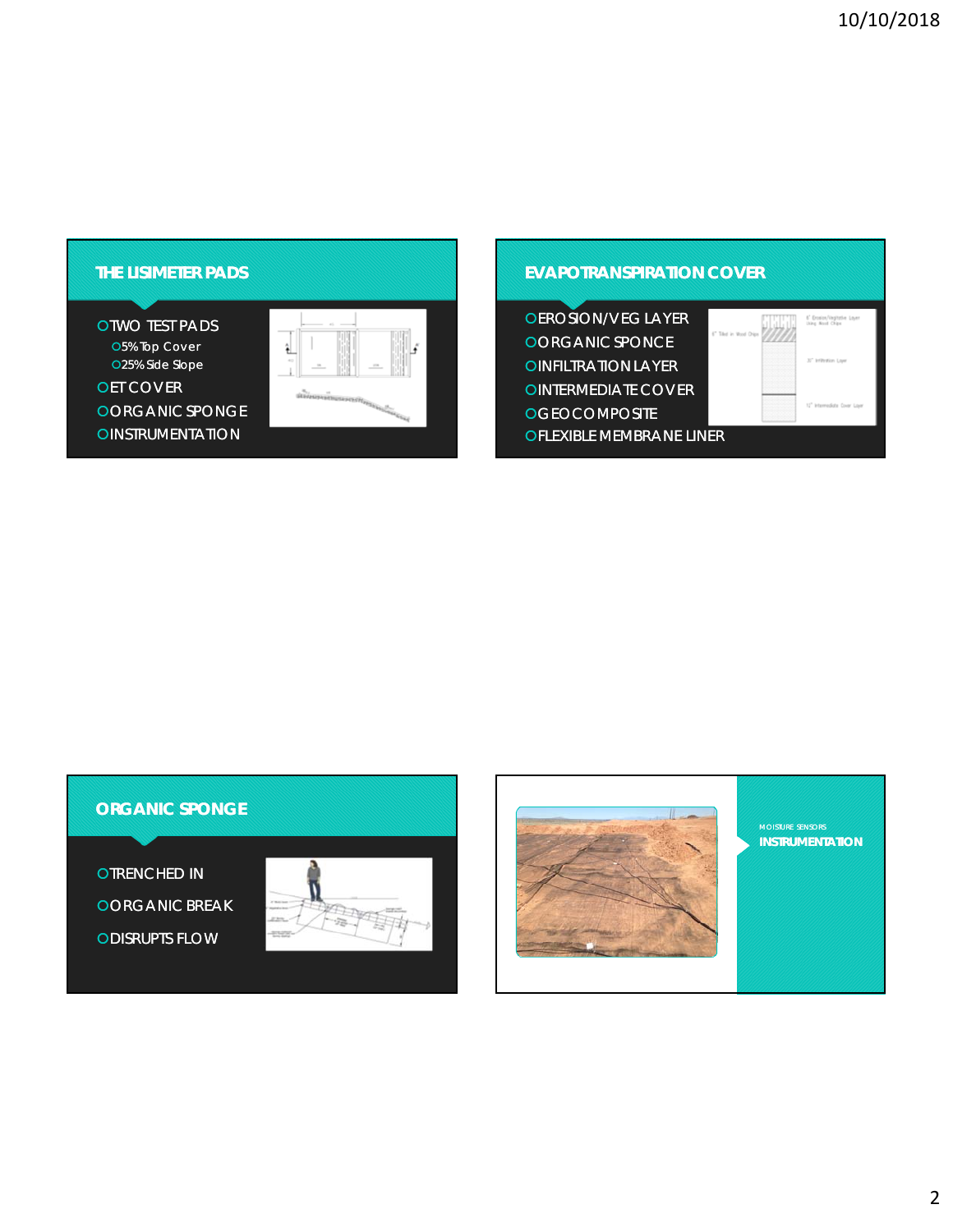





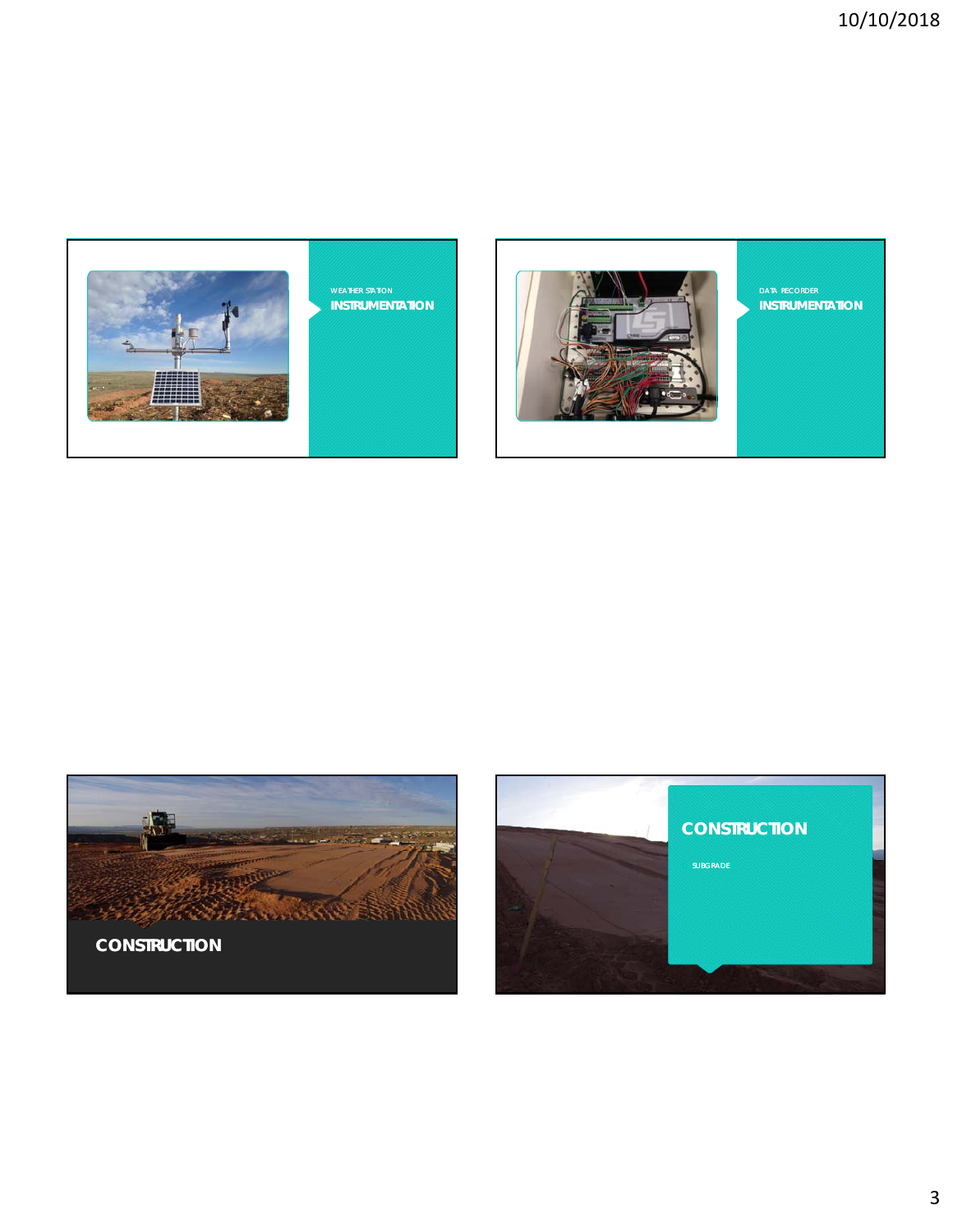





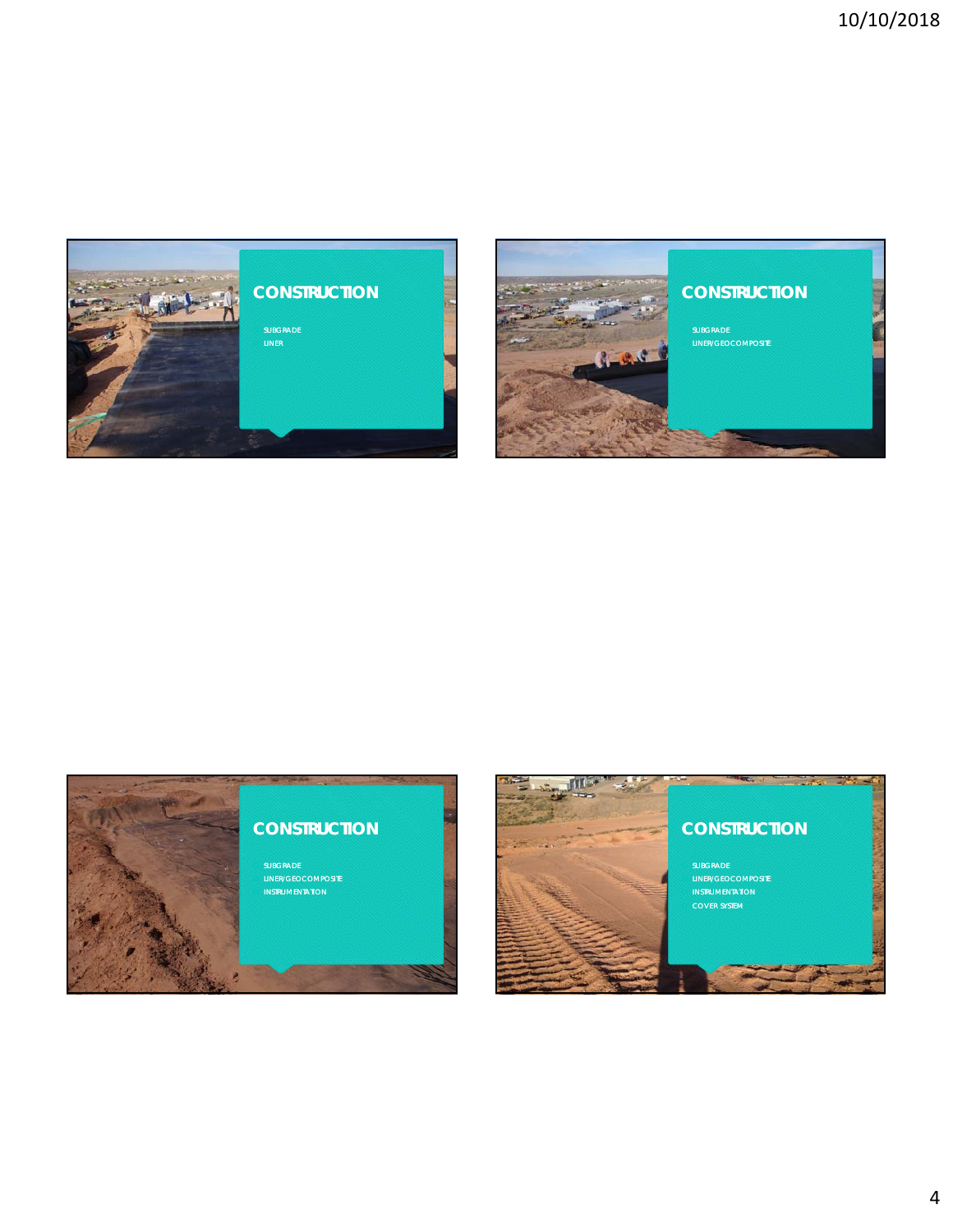

# **CONSTRUCTION**



## **CONSTRUCTION**

**SUBGRADE** LINER/GEOCOMPOSITE INSTRUMENTATION **COVER SYSTEM ORGANIC CAP** 

N.



#### **ORGANIC SPONGE CONSTRUCTION**



**ORGANIC SPONGE CONSTRUCTION**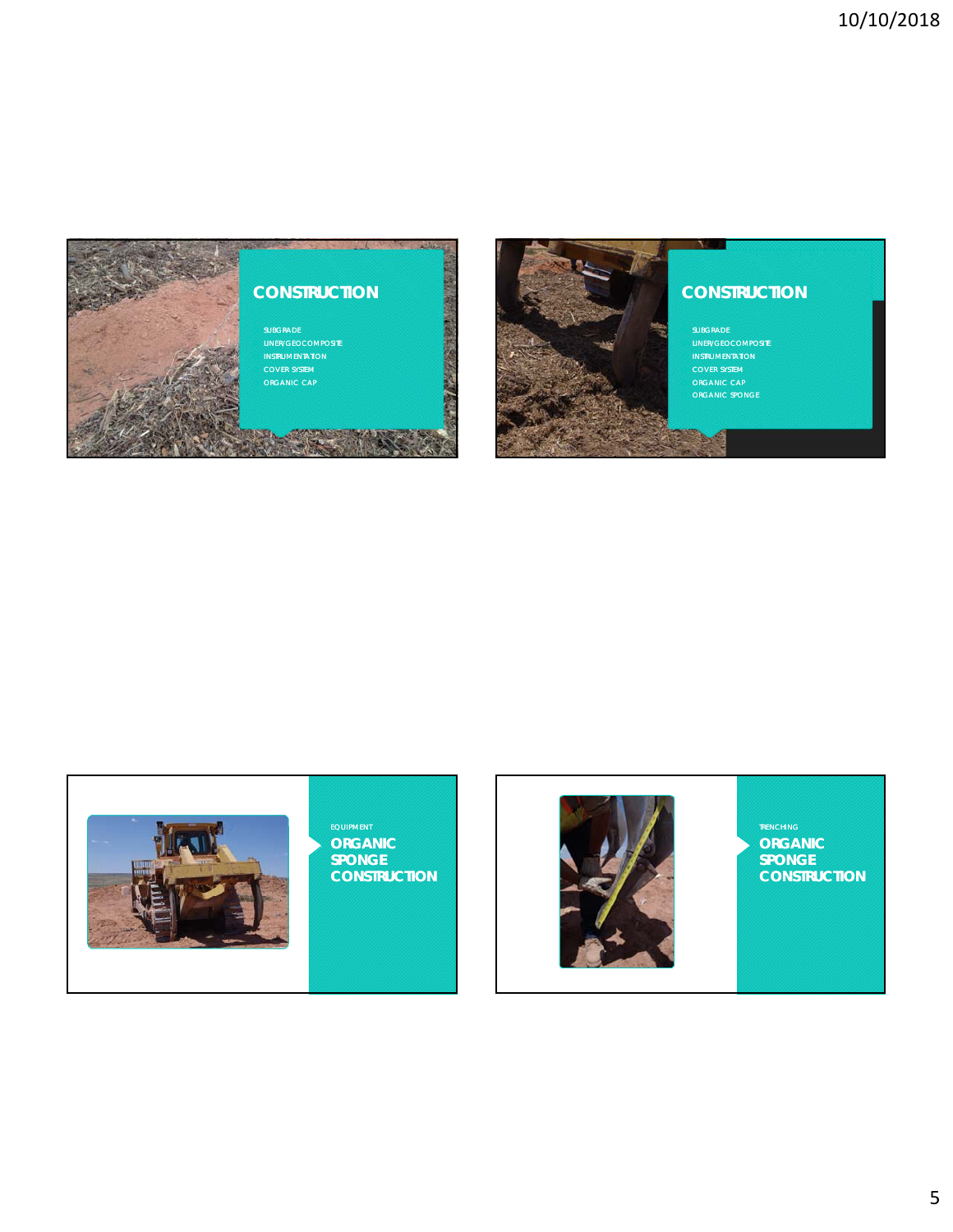





# **CONSTRUCTION**



**ORGANIC SPONGE CONSTRUCTION**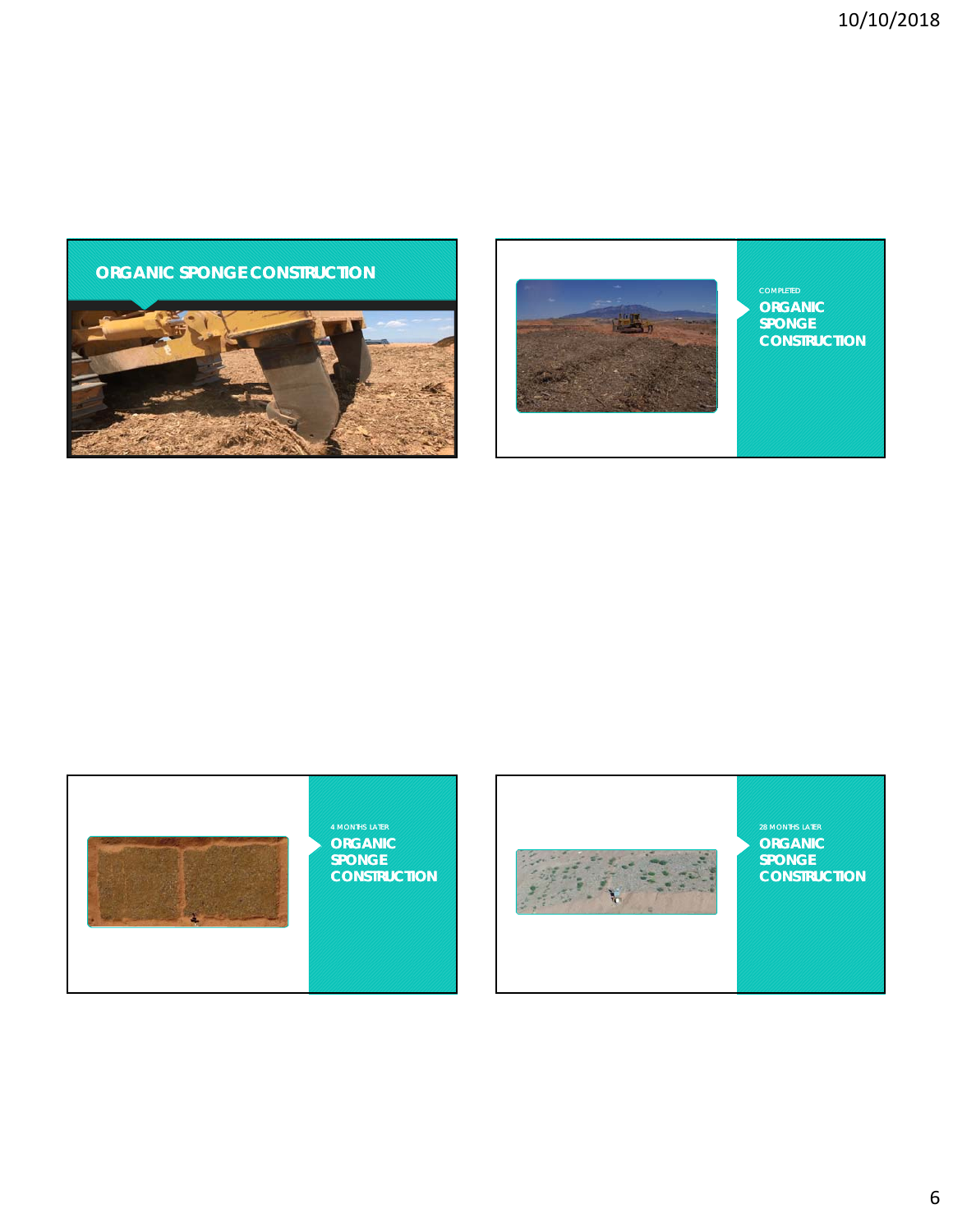| <b>LYSIMETER PERFORMANCE-RAINFALL</b> |  |
|---------------------------------------|--|
|                                       |  |
|                                       |  |

|              | <b>RAINFALL</b>                                                                                                                                                                                  |                                                                                                                                                 |                                                       |
|--------------|--------------------------------------------------------------------------------------------------------------------------------------------------------------------------------------------------|-------------------------------------------------------------------------------------------------------------------------------------------------|-------------------------------------------------------|
| 0.35         |                                                                                                                                                                                                  |                                                                                                                                                 |                                                       |
| 0.3          |                                                                                                                                                                                                  |                                                                                                                                                 |                                                       |
| 0.25         |                                                                                                                                                                                                  |                                                                                                                                                 |                                                       |
| 0.2          |                                                                                                                                                                                                  |                                                                                                                                                 |                                                       |
|              |                                                                                                                                                                                                  |                                                                                                                                                 |                                                       |
| 0.15         |                                                                                                                                                                                                  |                                                                                                                                                 |                                                       |
| 0.1          |                                                                                                                                                                                                  |                                                                                                                                                 |                                                       |
| 0.05         |                                                                                                                                                                                                  |                                                                                                                                                 |                                                       |
| $\mathbf{0}$ |                                                                                                                                                                                                  |                                                                                                                                                 |                                                       |
| ALLES CORP   | Melzi de di<br>Metal Swamp<br>ILSI SI WEST<br>C. P. Queen<br><b>CONSTRUCTION</b><br>Joye build<br><b>CONGRESSION</b><br>J. R. Power<br>JADRASSED<br>ANGEL SANTA<br>Sixtee Maple<br>March Limited | Irst District<br>el 21 Direction<br><b>COLLEGE PITTS</b><br><b>MORE OF BRIDE</b><br>SIL CLASSICS<br>Merch Street<br><b>Calgary</b><br>JIVE BARN | <b>CALL AND THE</b><br>Jeimer Wall<br><b>MARITAGE</b> |

#### **LYSIMETER PERFORMANCE-RAINFALL**



| 0.7           |  | Upper Pad Water Content and Barrel Level |  |
|---------------|--|------------------------------------------|--|
| 0.6           |  |                                          |  |
| 0.5           |  |                                          |  |
| Depth Inches] |  |                                          |  |
| 0.2           |  |                                          |  |
| 0.1           |  |                                          |  |

# **LYSIMETER PERFORMANCE-OBSERVATIONS**